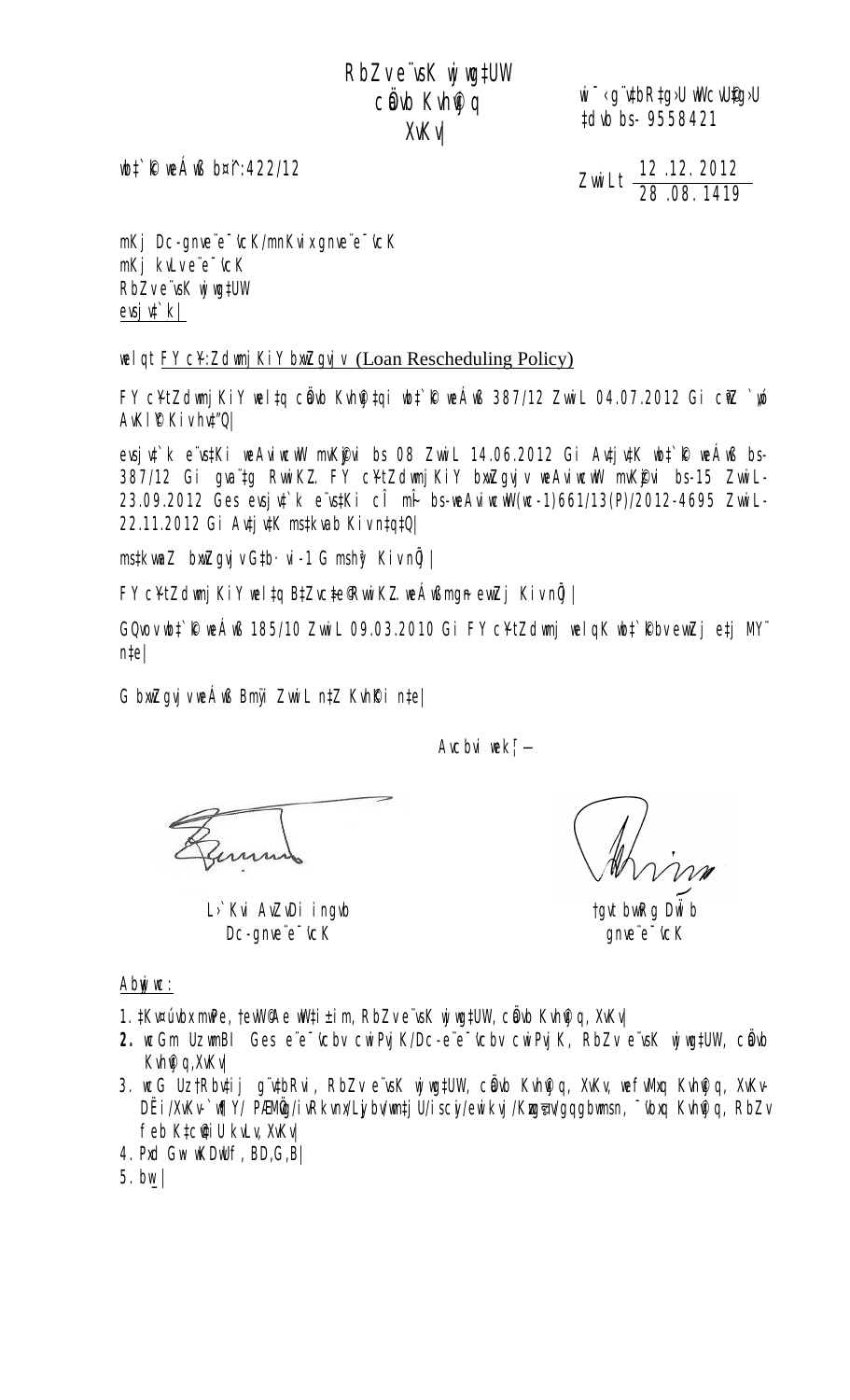## Risk Management Department Janata Bank Limited Head Office, Dhaka

## **Janata Bank Limited Loan Rescheduling Policy**

Loan rescheduling means extension of the repayment period. It is observed that in some cases, a legitimate banking practice may allow for the renewal of a continuous loan or line of credit. Occasionally, even a term loan is renewed or extended under unfortunate circumstances that are beyond the control of the borrower and do not signify that the borrower's willingness or ability to repay has deteriorated the loan. However, rescheduling (also known as "prolongation" or "ever greening") may sometimes result in an overstatement of capital, when loans that have a low probability of repayment are carried at full value on banks' balance sheets. Rescheduling should be done only in limited circumstances and under restrictions.

Recently Bangladesh Bank issued BRPD Circular No.15 dated 23.09.2012 folllowed by letter ref.no. brpd(p-1)/661/13(cha)/2012-4695 dated 22.11.2012.where some guidelines have been given for considering the application for loan rescheduling. In light of guidelines provided by Bangladesh Bank, a loan rescheduling policy for Janata Bank Limited has been prepared. This policy is to be meticulously followed in the bank by all concerned.

## **01. GUIDELINES FOR CONSIDERING APPLICATION FOR LOAN RESCHEDULING:**

The Bank shall comply with the following instructions while considering application for loan rescheduling of non-performing loan (loans classified as Sub-standard, Doubtful and Bad/Loss):

- a. When a borrower asks for rescheduling of loan, the bank shall meticulously examine the causes as to why the loan has become non-performing. If it is detected from such review that the borrower has diverted funds elsewhere or the borrower is a habitual loan defaulter, the bank shall not consider the application for loan rescheduling and shall take/continue all legal steps for recovery of the loans.
- b. If a borrower while applying for rescheduling, pays the required down payment in cash at a time, the bank must address the application within 03 (three) months upon receipt. If the borrower gives any cheque, pay order or any other instrument against down payment, the bank must ensure encashment of such instrument before processing of the rescheduling case. **Any previous payment from time to time shall not be treated as a down payment.**
- c. Bank while considering loan rescheduling, must consider overall repayment capability of the borrower taking into account the borrower's liability position with other banks and financial institutions.
- d. Banks shall review the borrower's cash flow statement, audited balance sheet, income statement and other financial statements in order to ensure whether the borrower would be able to repay the rescheduled installments/existing liability or not.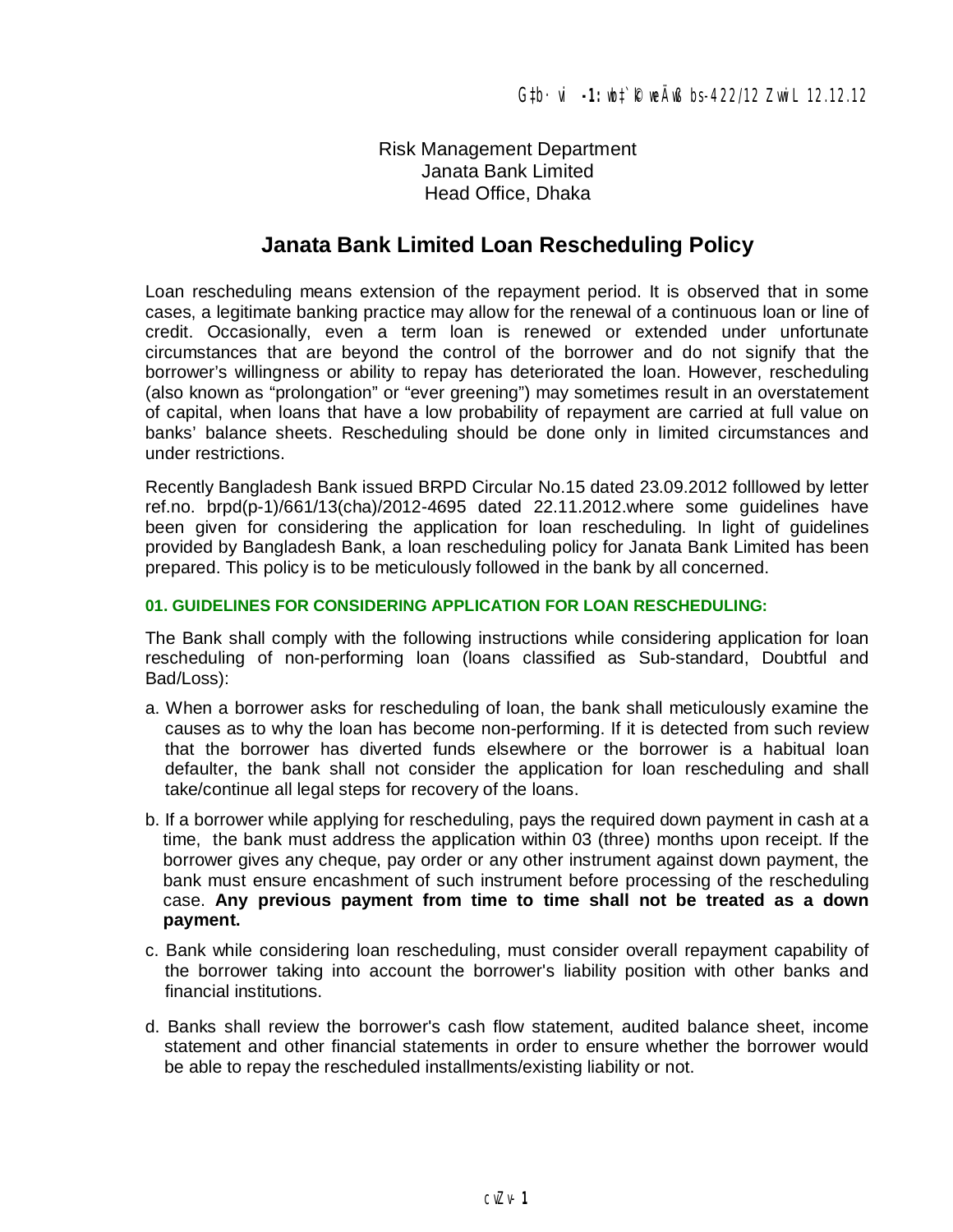- e.If required, bank officers shall conduct spot inspections of the borrower's company/business place to ensure that the concerned company/business enterprise would be able to generate a surplus to repay the liability of rescheduling. Branches shall preserve such reports with them for Bangladesh Bank's inspection.
- f. If the bank is satisfied after due diligence as mentioned above that the borrower will be able to repay, the loan may be rescheduled. Otherwise, bank shall take all legal steps to realize the loan and make necessary provision.
- g. Rescheduling of any loan must be justified in written statement by the bank's Credit Committee. The statement must give reasons why the rescheduling is beneficial to the long-run profitability and capital adequacy of the bank, including the factors that cause the Credit Committee to believe that the loan will ultimately be repaid in full. The statement must also explain the impact of this rescheduling on the bank's liquidity position and the needs of other customers.

#### **02. TIME LIMIT FOR RESCHEDULING:**

The rescheduling shall be for a minimum reasonable period of time. Time limit for rescheduling of different categories of loans will be as follows:

(**Note:** These time limits are absolute maximums only. Each loan that is being considered for rescheduling should be evaluated on its own merits and not automatically rescheduled for the maximum time period or rescheduled for the maximum number of three (03) times.)

## **a) Time limit for rescheduling Continuous Loan:**

The loan account in which transactions may be made within certain limit and have an expiry date for full adjustment will be treated as Continuous Loan:

| <b>Frequency</b> | <b>Classified as</b><br><b>Sub-standard</b> | <b>Classified as</b><br><b>Doubtful</b> | <b>Classified as</b><br><b>Bad/Loss</b> |
|------------------|---------------------------------------------|-----------------------------------------|-----------------------------------------|
| First            | Maximum18                                   | Maximum 12                              | Maximum 12 (twelve)                     |
| Rescheduling     | (eighteen) months                           | (twelve) months                         | months from the date                    |
|                  | from the date of                            | from the date of                        | of rescheduling                         |
|                  | rescheduling                                | rescheduling                            |                                         |
| Second           | Maximum12 (twelve)                          | Maximum 9(nine)                         | Maximum 9(nine)                         |
| Rescheduling     | months from the date                        | months from the                         | months from the date                    |
|                  | of rescheduling                             | date of rescheduling                    | of rescheduling                         |
| <b>Third</b>     | Maximum 6(six)                              | Maximum 6(six)                          | Maximum 6(six)                          |
| Rescheduling     | months from the date                        | months from the                         | months from the date                    |
|                  | of rescheduling.                            | date of                                 | of rescheduling                         |
|                  |                                             | rescheduling                            |                                         |

Conditions: During the rescheduled period all required principal and interest payments must be made. Rescheduled amount should be repaid in monthly installments. **If the amount of defaulted installments is equal to the amount of 3(monthly) installments, the loan will be classified as Bad/Loss.**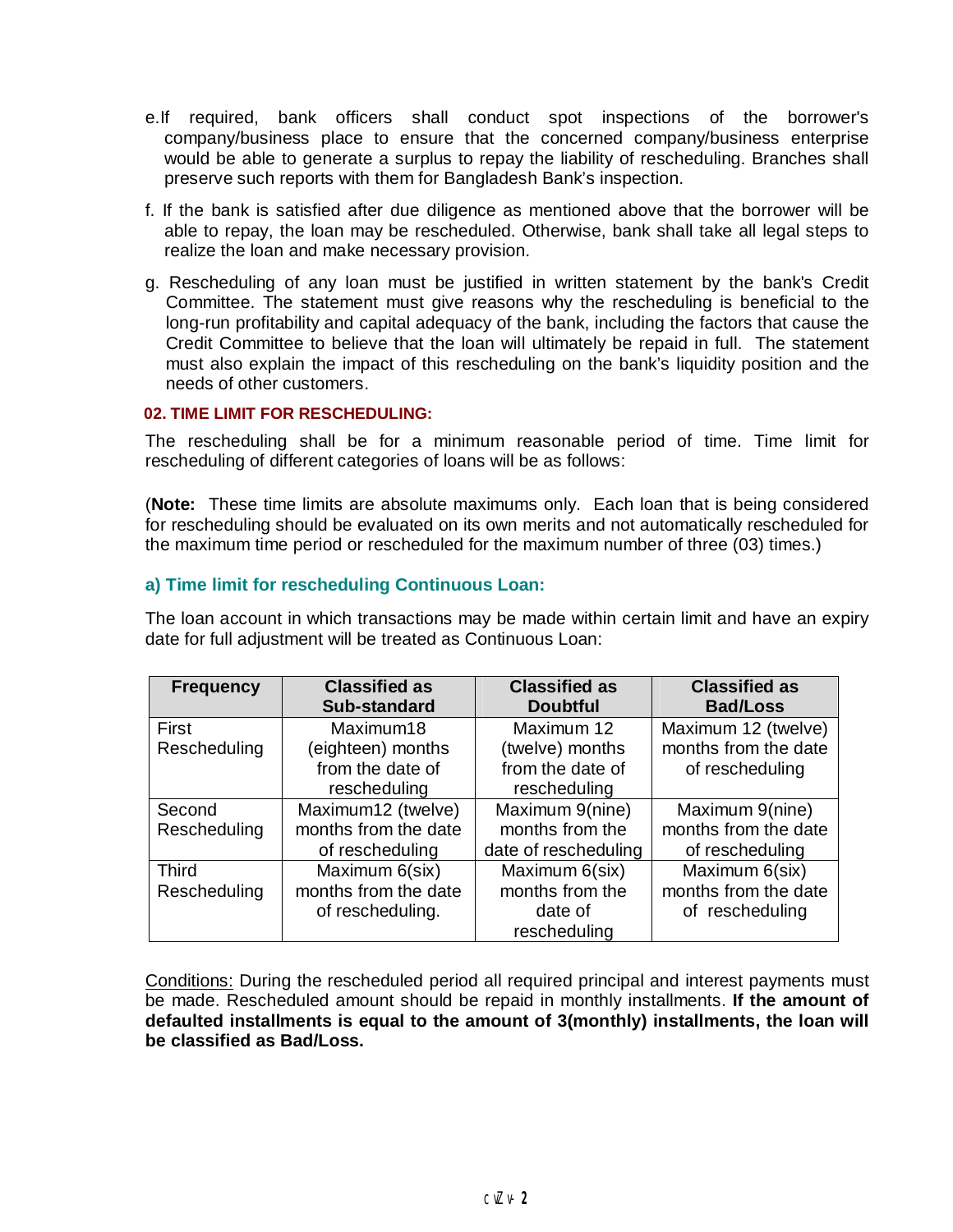## **b)Time limit for rescheduling Demand Loan:**

The loan which becomes repayable on demand by the bank is treated as Demand Loan. If any contingent or any other liabilities are turned to forced loan (i.e. without any prior approval as regular loan) those too will be treated as Demand Loans.

| <b>Frequency</b> | <b>Classified as</b><br><b>Sub-standard</b> | <b>Classified as</b><br><b>Doubtful</b> | <b>Classified as</b><br><b>Bad/Loss</b> |
|------------------|---------------------------------------------|-----------------------------------------|-----------------------------------------|
| First            | Maximum12                                   | Maximum 09(nine)                        | Maximum 09(nine)                        |
| Rescheduling     | (twelve) months                             | months from the date                    | months from the date                    |
|                  | from the date of<br>rescheduling            | of rescheduling.                        | of rescheduling.                        |
| Second           | Maximum 09(nine)                            | Maximum 06(six)                         | Maximum 06(six)                         |
| Rescheduling     | months from the                             | months from the date                    | months from the date                    |
|                  | date of                                     | of rescheduling.                        | of rescheduling.                        |
|                  | rescheduling.                               |                                         |                                         |
| <b>Third</b>     | Maximum 06(six)                             | Maximum 06(six)                         | Maximum 06(six)                         |
| Rescheduling     | months from the                             | months from the date                    | months from the date                    |
|                  | date of                                     | of rescheduling.                        | of rescheduling.                        |
|                  | rescheduling.                               |                                         |                                         |

**Conditions:** During the rescheduled period all required principal and interest payments must be made. Rescheduled amount should be repaid in monthly installments. **If the amount of defaulted installments is equal to the amount of 3(monthly) installments, the loan will be classified as Bad/Loss.** 

## **c) Time limit for rescheduling Fixed Term Loan:**

The loan which is repayable within a specified time period under a prescribed repayment schedule is treated as Term Loan.

#### **c.1 Time limit for rescheduling Fixed Term Loan before date of expairy:**

| <b>Frequency</b> | <b>Classified as</b><br><b>Sub-standard</b> | <b>Classified as</b><br><b>Doubtful</b> | <b>Classified as</b><br><b>Bad/Loss</b> |
|------------------|---------------------------------------------|-----------------------------------------|-----------------------------------------|
| First            | Maximum 30 months                           | Maximum 24 months                       | Maximum 24 months                       |
| Rescheduling     | from the date of                            | from the date of                        | from the date of                        |
|                  | expiary/due date of                         | expiary/due date of                     | expiary/due date of                     |
|                  | last installment.                           | last installment.                       | last installment.                       |
| Second           | Maximum 24 months                           | Maximum 18 months                       | Maximum 18 months                       |
| Rescheduling     | from the date of                            | from the date of                        | from the date of                        |
|                  | expiary/due date of                         | expiary/due date of                     | expiary/due date of                     |
|                  | last installment.                           | last installment.                       | last installment.                       |
| <b>Third</b>     | Maximum 18 months                           | Maximum 15 months                       | Maximum 15 months                       |
| Rescheduling     | from the date of                            | from the date of                        | from the date of                        |
|                  | expiary/due date of                         | expiary/due date of                     | expiary/due date of                     |
|                  | last installment.                           | last installment.                       | last installment.                       |

Note : Time limit fixed as per Bangladesh Bank letter ref. brpd(p-1)/661/13(cha)/2012-4695 dated 22.11.2012.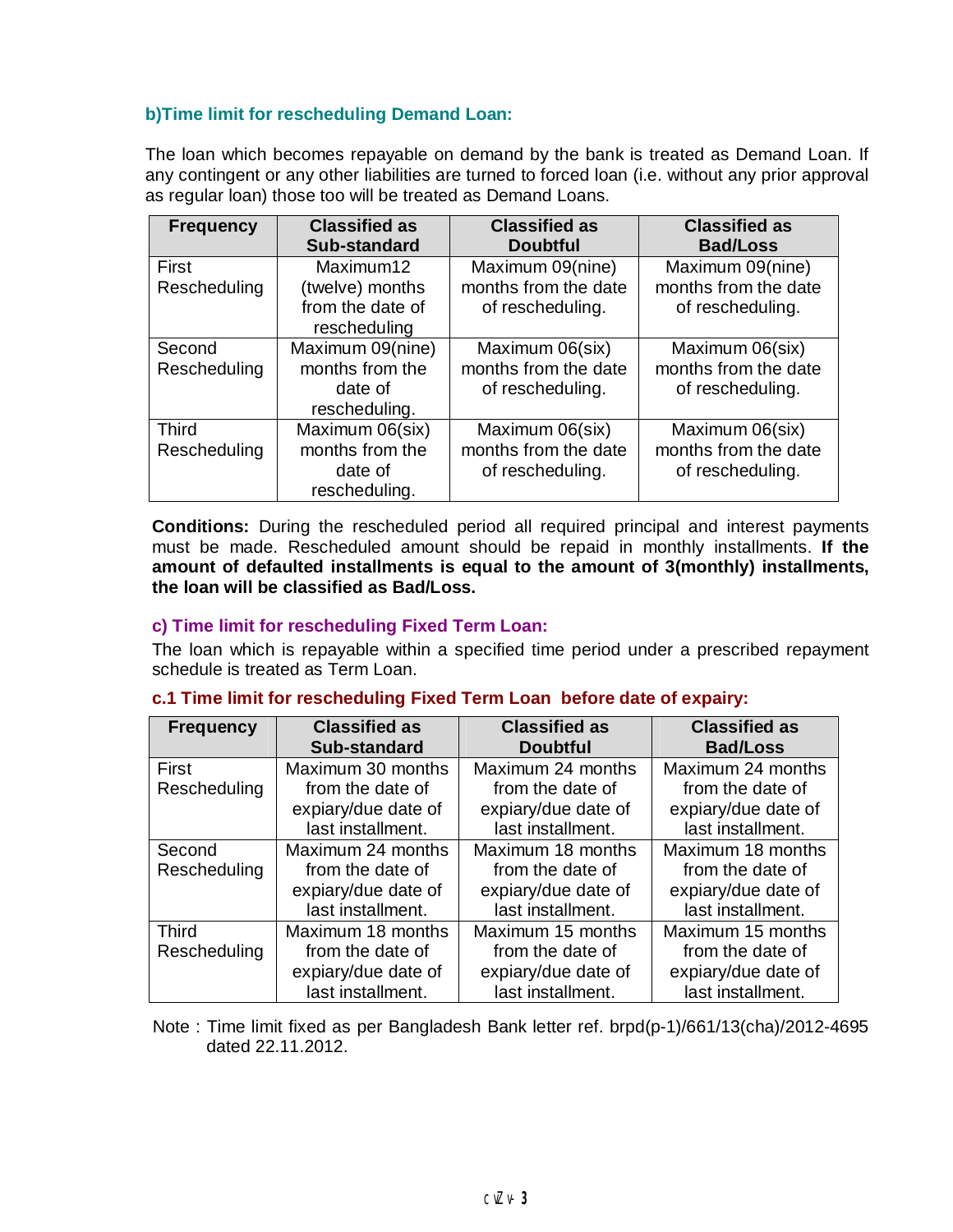## **c.2 Time limit for rescheduling Fixed Term Loan after date of expairy:**

| <b>Frequency</b> | <b>Classified as</b><br><b>Sub-standard</b> | <b>Classified as</b><br><b>Doubtful</b> | <b>Classified as</b><br><b>Bad/Loss</b> |
|------------------|---------------------------------------------|-----------------------------------------|-----------------------------------------|
| First            | Maximum 24                                  | Maximum 18                              | Maximum 18                              |
| Rescheduling     | (twenty four) months                        | (eighteen) months                       | (eighteen) months                       |
|                  | from the date of                            | from the date of                        | from the date of                        |
|                  | rescheduling                                | rescheduling                            | rescheduling                            |
| Second           | Maximum 18                                  | Maximum 12 (twelve)                     | Maximum 12 (twelve)                     |
| Rescheduling     | (eighteen) months                           | months from the date                    | months from the date                    |
|                  | from the date of                            | of rescheduling                         | of rescheduling                         |
|                  | rescheduling                                |                                         |                                         |
| Third            | Maximum 12                                  | Maximum 09 (nine)                       | Maximum 09 (nine)                       |
| Rescheduling     | (twelve) months                             | months from the date                    | months from the date                    |
|                  | from the date of                            | of rescheduling                         | of rescheduling                         |
|                  | rescheduling                                |                                         |                                         |

Conditions: During the rescheduled period all required principal and interest payments must be made. Rescheduled amount should be repaid in monthly/quarterly installments. **If the amount of defaulted installments is equal to the amount of 6 monthly or 2 quarterly installments, the loan will be classified as Bad/Loss.** 

## **d)Time limit for rescheduling for Short-term Agricultural and Micro-Credit:**

## **d.1 Time limit for rescheduling for Short-term Agricultural and Micro-Credit before date of expairy:**

| First Rescheduling        | Repayment time limit for rescheduling should not exceed 30<br>months from the date of expiary/next day of due date of last<br>instalment. |
|---------------------------|-------------------------------------------------------------------------------------------------------------------------------------------|
| Second Rescheduling       | Maximum 18 months from the date of expiary/next day of<br>due date of last instalment.                                                    |
| <b>Third Rescheduling</b> | Maximum 12(twelve) months from the date of expiary/next<br>day of due date of last instalment.                                            |

## **d.2 Time limit for rescheduling for Short-term Agricultural and Micro-Credit after date of expairy:**

| First Rescheduling         | Repayment time limit for rescheduling should not exceed 2<br>$\frac{1}{2}$ (two) years from the date of rescheduling. |
|----------------------------|-----------------------------------------------------------------------------------------------------------------------|
| <b>Second Rescheduling</b> | Maximum 1 (one) year from the date of rescheduling.                                                                   |
| <b>Third Rescheduling</b>  | Maximum 06 (six) months from the date of rescheduling.                                                                |

**e)** If the loan becomes default after third rescheduling, the borrower will be treated as a habitual loan defaulter and the bank shall not consider for further loan rescheduling.

**f)** Approval of loan rescheduling cannot be made below the level at which it was originally sanctioned. A detailed appraisal report including implications of such loan rescheduling on the income and other areas of the bank must be placed to the approving authority at the time of placing the rescheduling proposal.

## **03. DOWN PAYMENT OF TERM LOANS:**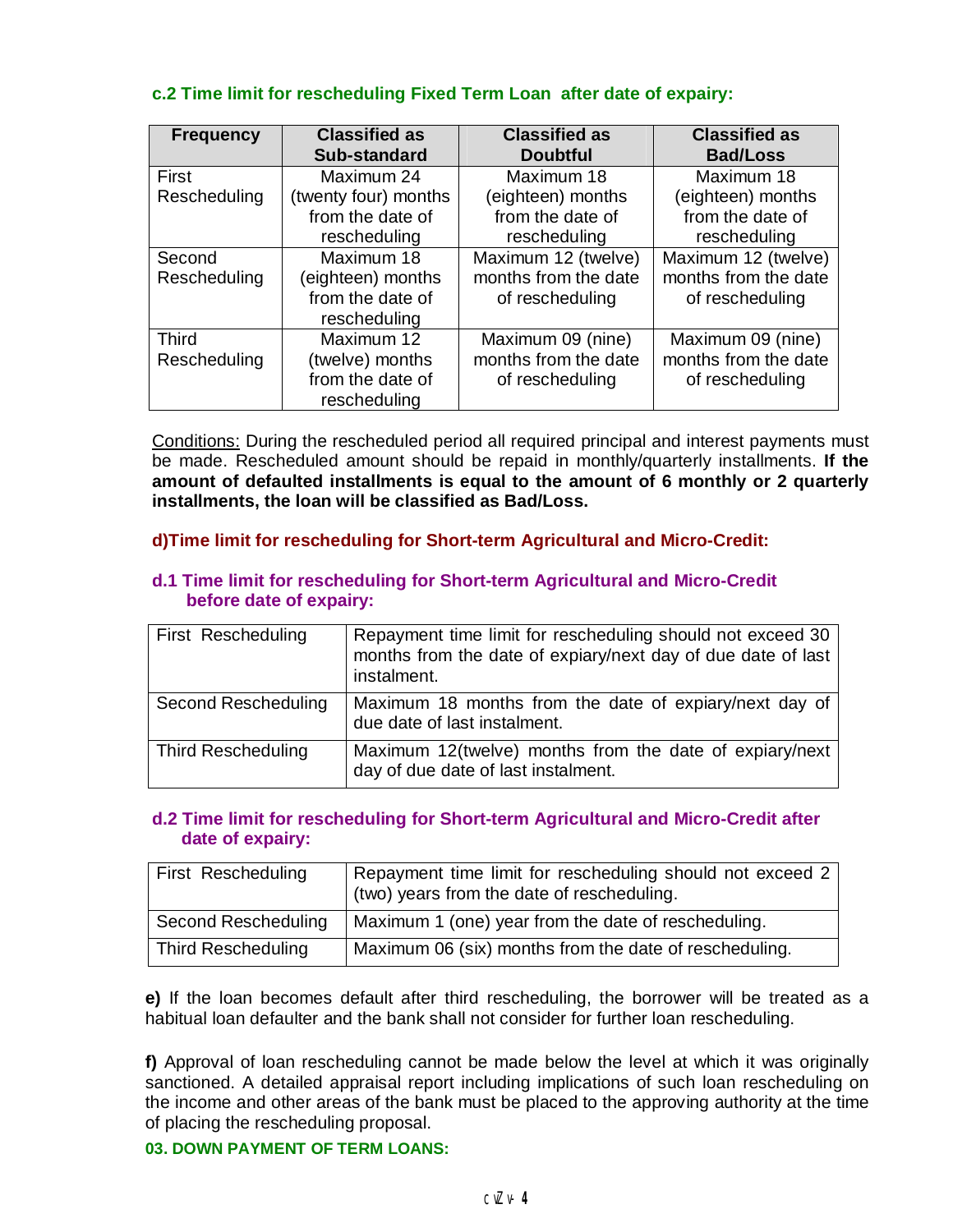- a. Application for first time rescheduling will be taken into consideration upon receiving cash payment of at least 15% of the overdue installments or 10% of the total outstanding amount of loan, whichever is less;
- b. Application for second time rescheduling will be considered upon receiving cash payment of minimum 30% of the overdue installments or 20% of the total outstanding amount of loan, whichever is less.
- c. Application for rescheduling third time will be considered upon receiving cash payment of minimum 50% of the overdue installments or 30% of the total outstanding amount of loan, whichever is less.
- d. The rate of down payments for Short-term Agricultural and Micro-Credit will be same as above.

*Explanation:* If any loan is rescheduled for one time before issuance of this policy, the conditions set forth in this policy for second time rescheduling of such loans shall be applicable. Likewise, the terms for third time rescheduling as per this policy for rescheduling of any loan, which has already been rescheduled twice or more shall be applicable.

#### **04 DOWN PAYMENT OF DEMAND AND CONTINUOUS LOAN:**

**a)** If a Demand or Continuous Loan is converted into a Term loan, first rescheduling may take place against down payment on the basis of loan amount in the following manner.

| <b>Amount of Overdue Loan</b>                               | <b>Rate of Down payment</b>             |
|-------------------------------------------------------------|-----------------------------------------|
| Up to Tk.1.00 (one) crore                                   | 15%                                     |
| Above Tk.1.00(one) crore and up to<br>Tk 5.00 (five) crore. | 10%<br>(but not less than Tk.15.00 lac) |
| Above Tk. 5.00(five) crore                                  | 5%<br>(but not less than Tk.50.00 lac)  |

Application for rescheduling will be taken into consideration only after the amount for the down payment is paid in cash as narrated in 01(b).

**b)** If any Continuous or Demand Loan is rescheduled for the second time (first time after being converted partly or wholly into Term Loan) and the repayment installments are fixed, the application for rescheduling of such loans shall be considered upon receiving cash payment of minimum 30% of the overdue installments or 20% of the total outstanding amount of loan, whichever is less. Similarly, for third rescheduling (second time after being converted partly or wholly into Term Loan) minimum 50% of the overdue installments or 30% of the total outstanding amount of loan, whichever is less, shall have to be repaid in cash.

#### **05. CLASSIFICATION AND INTEREST SUSPENSE OF RESCHEDULED LOANS:**

Rescheduled loans may be put into any category of classification by the bank considering the existing financial soundness and repayment capacity of the borrower, subject to the accumulated amount in interest suspense account not being taken into income account, unless actually realized. Upon classification, applicable provisions have to be maintained, according to the Master Circular: Loan classificaion and Provisioning (BRPD Circular No 14/2012,JB Instruction Circular No. 406 dated.04.10.2012).

These classifications will be reviewed by Bangladesh Bank inspectors. However, regardless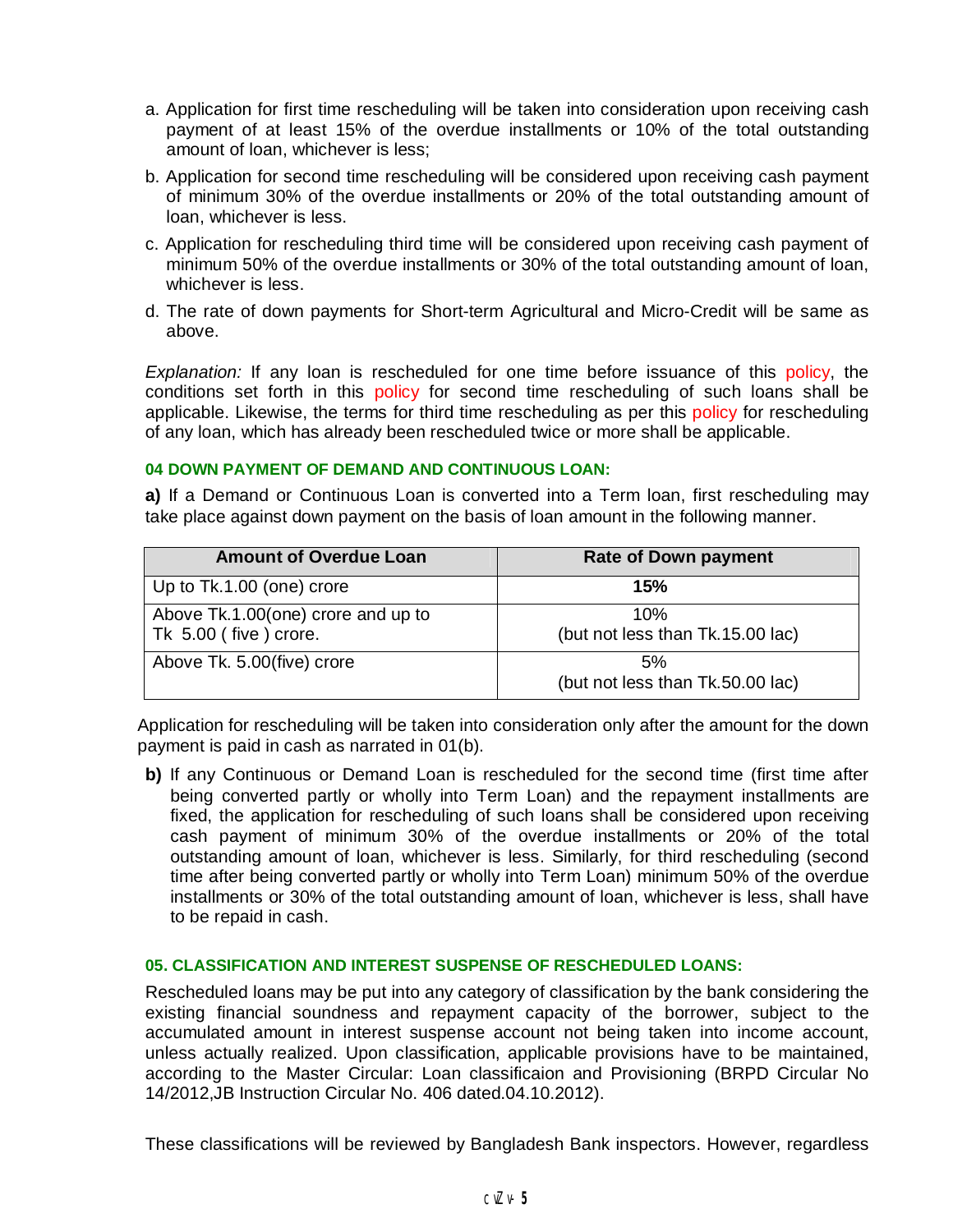of the classification category into which the loan is placed by the bank, a rescheduled loan will not be considered a "defaulted loan," and the borrower will not be considered a "defaulted borrower" as these terms are understood in the context of section 27 KaKa(3) [read with section 5(GaGa)] of the Banking Companies Act, 1991, unless such loan has not been repaid after reaching the maximum number of allowable reschedulings.

Interest accrued on rescheduled loans will be subject to the accounting treatment that is appropriate for the classification category of the loan, in line with the Master Circular: Loan Classification and Provisioning (BRPD Circular No. 14/2012,JB Instruction Circular no.406 dated.04.10.2012) just as if the loan had not been rescheduled.

## **06. NEW LOAN FACILITY AFTER RESCHEDULING:**

- **a)** The borrower whose credit facility has been rescheduled may avail a new loan facility or enhance existing credit facility subject to fulfillment of the following conditions:
	- i. The borrower must pay at least 15% of the "Outstanding Balance" (outstanding amount after excluding the down payment on rescheduling) to avail any further credit facility from the rescheduling bank.
	- ii. In case of borrowing from other banks, the same rule will be applicable, i.e.the borrower must pay at least 15% of the "Outstanding Balance" (outstanding amount after excluding the down payment on rescheduling), then, will be allowed to take regular facility from other banks subject to the submission of No Objection Certificate (NOC) from the rescheduling bank or financial institution.
- **b)** Exporters may be granted further credit facility (after being identified as not-a-willful defaulter), if required, subject to settling at least 7.5% of the "Outstanding Balance" (outstanding amount after excluding the down payment on rescheduling). They, will be allowed to take regular facility from other banks subject to the submission of a No Objection Certificate (NOC) from the rescheduling bank or finfncial institution.
- **c)** Prior approval of Bangladesh Bank shall have to be obtained if the loan is related to the director of any bank.
- **d)** Information on such rescheduled loan accounts shall be reported to the Credit Information Bureau (CIB) of Bangladesh Bank.
- **e)** While reporting to the CIB, the rescheduled loans/advances should be shown as RS-1 for first time rescheduling, RS-2 for second time rescheduling and RS-3 for third time rescheduling. If rescheduling facility is availed through interest waiver, reporting should be RSIW-1 for first time rescheduling, RSIW-2 for second time rescheduling and RSIW-3 for third time rescheduling.
- **f)** Number of rescheduling should be mentioned in the sanction letter as well as in the date column of sanction/last renewal/rescheduling in the basic CL form as RS-1/RS-2/RS-3 or RSIW-1/RSIW-2/RSIW-3.

#### **07. SPECIAL CONDITIONS FOR LOAN RESCHEDULING**

**a)** If a loan account of an export-oriented garments industry or knit garments factory becomes adversely classified due to stock lot, the loan may be rescheduled without the required down payment. However, the sales/export proceeds from the stock lot must be used to repay the loan. **If any such loan account remains unadjusted even after repaying the loan with sales/export proceeds of the stock lot, the loan may be rescheduled without the required down payment based on recovery probability and banker-customer relationship.**